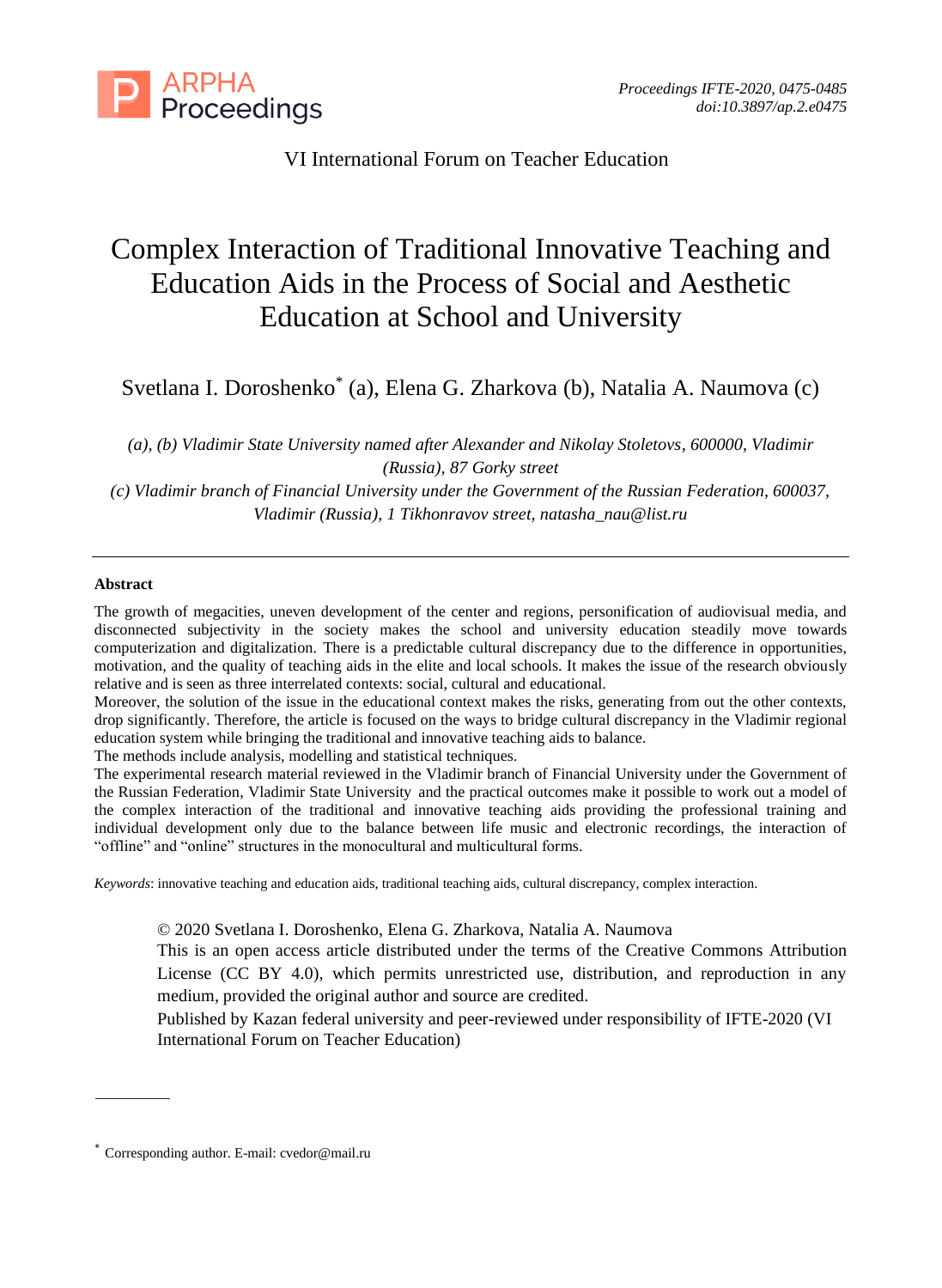## **Introduction**

The interplay between the possibilities of virtual reality and traditional teaching aids in education has become drastically relevant recently. In fact, the layout of the present article had been made before the world of education switched to distance learning in the pandemic lockdown. However, it is obvious that even with severe necessity, the balance between the distance learning and virtual reality cause many disputable issues, often provoking complete rejection.

The "natural experiment" relating to the distance learning and virtual technologies is likely to be considered both as the process of mastering a specific educational material and as values-oriented approach. Moreover, expansion or extension of this regime when out of vital need, is another big issue.

## **Purpose and objectives of the study**

There are three main contexts in the issue of cultural discrepancy: sociological, culturological and educational. Handling of educational obstacles is supposed to bring down the risks in other contexts. The research of the educational context makes it possible to speak about the interrelation of traditional aids of learning and new, innovative techniques. What is the most efficient ratio of these interrelation? What are the possible ways to manage and monitor the objective processes of digitalization and computerization in arts learning? What is the visual form of the cultural discrepancy? What is the nature of this threat? Are there any ways to overcome it?

The research, based on statistical analysis and modelling, is aimed at finding the ways to bridge cultural discrepancy in the Vladimir regional education system while bringing the traditional and innovative teaching aids to balance and making the model of their complex interaction. The methods include analysis, modelling and statistical techniques.

## **Literature review**

The research is focused on the existing data having been scientifically proved by such scholars and psychology experts as Aldoshina (1998), Kirnarskaya (2004), Mashbits (1988), Rubtsov et al. (1994), Tikhomirov (1984), Verbitsky (1994), Zhdan (2008), etc. The review of the existing data makes it possible to single out two main aspects of the issue.

The first aspect of the issue is threatening rise of virtualization in learning over traditional pedagogical aids and techniques.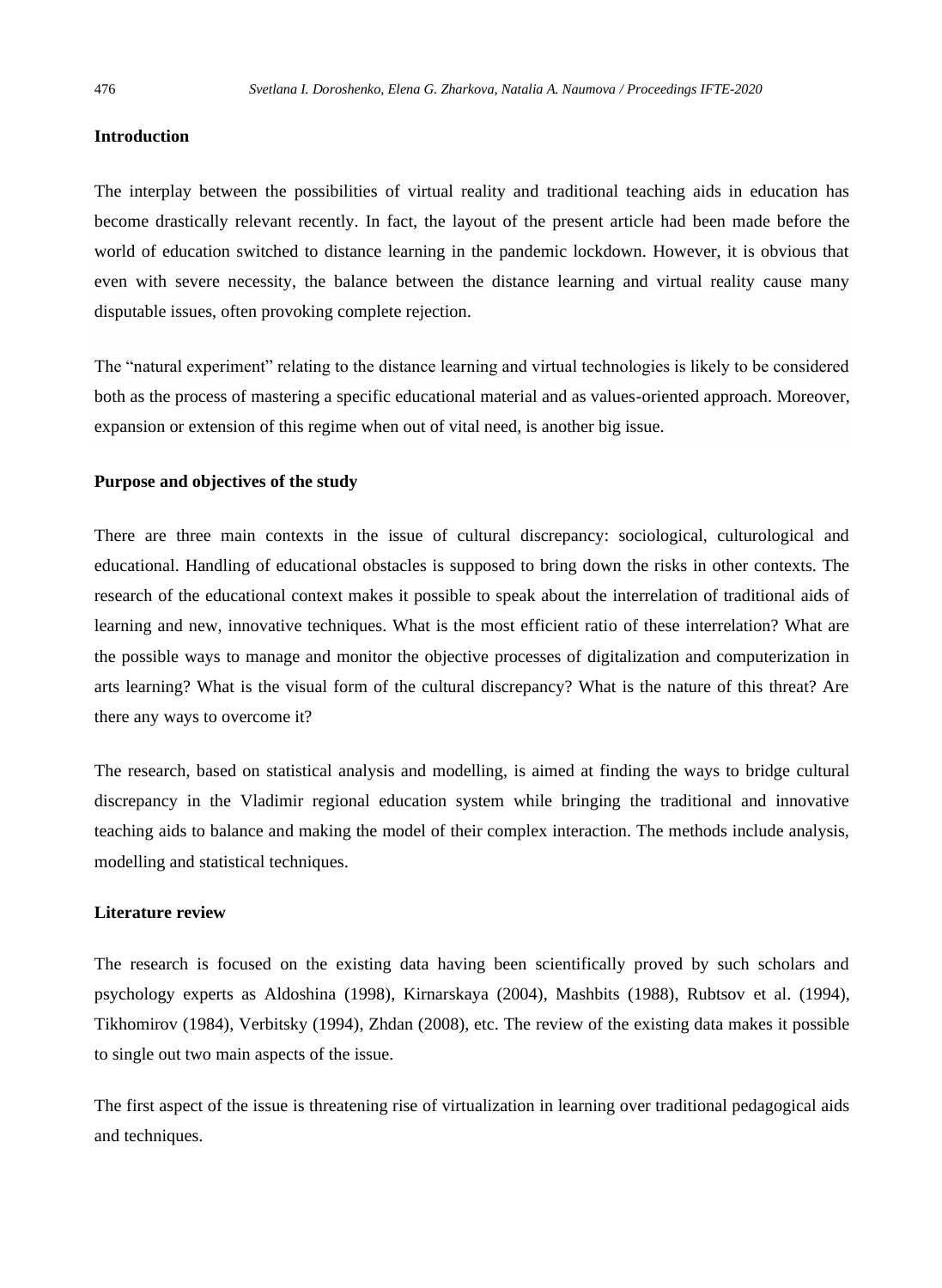The growth of megacities, uneven development of the center and regions, personification of audiovisual media, and disconnected subjectivity in the society makes the school and university education steadily move towards computerization and digitalization. The time of a device-human interaction is gradually increasing, and its format is expanding.

Readily available virtual chemical experiments in virtual laboratories do not require chemicals or testgrasses, or any responsibility for health and safety compliance. Virtual technical modeling is carried out without any risks to get cut or burnt. Virtual backing and karaoke tracks that do not require practicing scales or study harmonic laws make the music-making process easily available. Virtual reality is turning into the common environment in school education making itself more and more profound. The chance to carry out experiments in virtual labs in every field have two main benefits: they are cost-efficient and safe.

It comes as no surprise that the poor safety is caused by the incompetence of vital activity safety with school students. The on-the-spot cost-efficiency and safety leads to the immaturity of culture and awkward behaviour in specific fields.

The second issue is cultural discrepancy caused by the unequal domination of virtual reality in education.

The gap between elite schools with the available horse stables, workshops, musical instruments and local schools that suggest exploring the world through a monitor window or listening to electronic music, is getting more and more apparent. There is a predictable cultural discrepancy due to the difference in opportunities, motivation, and the quality of teaching aids.

# **Methodology**

Let us consider the first aspect of the issue – the impact of education virtualization on an individual in general.

Back in the 1950s, Heidegger (1959) admitted the bitter fact that a person had lost prospective thinking and predicted that the human environment would get drastically forced with technology. The scientist warned about a complete dependence on "technical devices" that suppresses a person's will and seriously affects decision-making. Today, the development of media technologies makes it grow and extend incredibly. Psychologists sound the alarm about addiction to gambling, sexogolism, shopaholism, computer and Internet addiction. Moreover, researchers identify such serious threats as antisocial interests with young people, development of various groupings and dispositions on the Internet, creation of a virtual personality, experiments with an identity (Pleshakov, 2009, p. 33).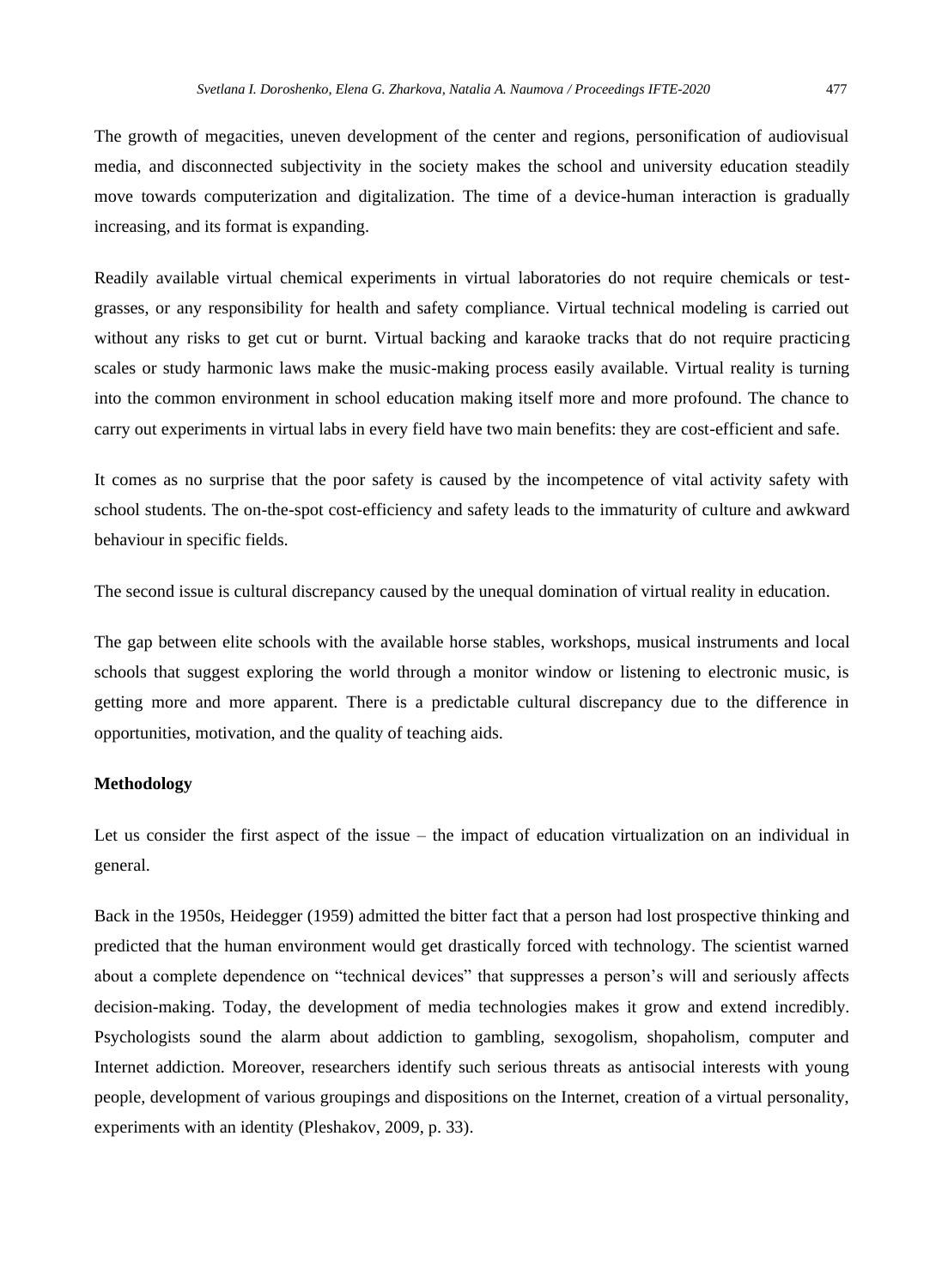At the turn of the 20th and 21st centuries the scientific community focuses on different issues when beauty no longer saves the world, and the world of art does not save from loneliness and estrangement. Modern school students are much more focused on an individualized form of data assimilation than on outdated forms of group activities including joint watching of movies, visiting performances, listening to radio programs, even the ones that are specially designed for them. The present-day realities demonstrate that computers have become personal, and each user has his/her own, personal means of communication. There is a certain device with audio recordings and a different device designed for personal listening to music. Here is where the conflict model of the connection between the art world and the human world arises.

One is likely to witness encapsulation, enhancement of personification, when a hoodie and earplugs (and even a medical mask at the pandemic time) both separate and hide a person from the external factors. Markus and Kitayama (2003) point out that the model of disconnected subjectivity highlights the personal autonomy, enclosed in the individual-self. This model, in their opinion, "fairly represents a common model of motivation, but comes out as a model demonstrating the life principles, typical for the European-American middle-class society" (Markus & Kitayama, 2003, p. 5). The current research has confirmed the fact of personification. It turns out that examinees tend to perceive music as a "person in trust" (Kirnarskaya, 2004, p. 61).

Let us consider the second aspect of the issue – the cultural discrepancy generated from the predominance of virtual reality in education.

The interrelation of cultural discrepancy and full-fledged practical communication rather than virtual communication with the artistic and technical world has its roots in the historical context. Since the 18th century, "live" music playing in education has become both the necessity and the means of social differentiation (in other words, the means that distinguishes a true aristocrat from someone going "from zero to hero" overnight). One can witness the correlation of cultural equality / inequality with the chance to obtain a full-fledged musical or even art education carried out by the prominent culture figures.

For example, Bortnyansky took an active part in the education of the elite, while teaching and writing music as a pedagogical tool. He created special carols for the students of Alexander Manufacture College in St. Petersburg, cadet students, the Smolny Institute students, and students of St. Catherine's Order Moscow School. He gave lessons to Grand Duchess Maria Fyodorovna and was the author of the album of musical pieces for her to perform with a piano, harpsichord and clavichord. In 1793, Bortnyansky published a collection of French romances and songs. The collection was written for Pavel I's daughter-in-law Princess Elizabeth, but got extremely popular with many aristocratic houses and salons of St. Petersburg.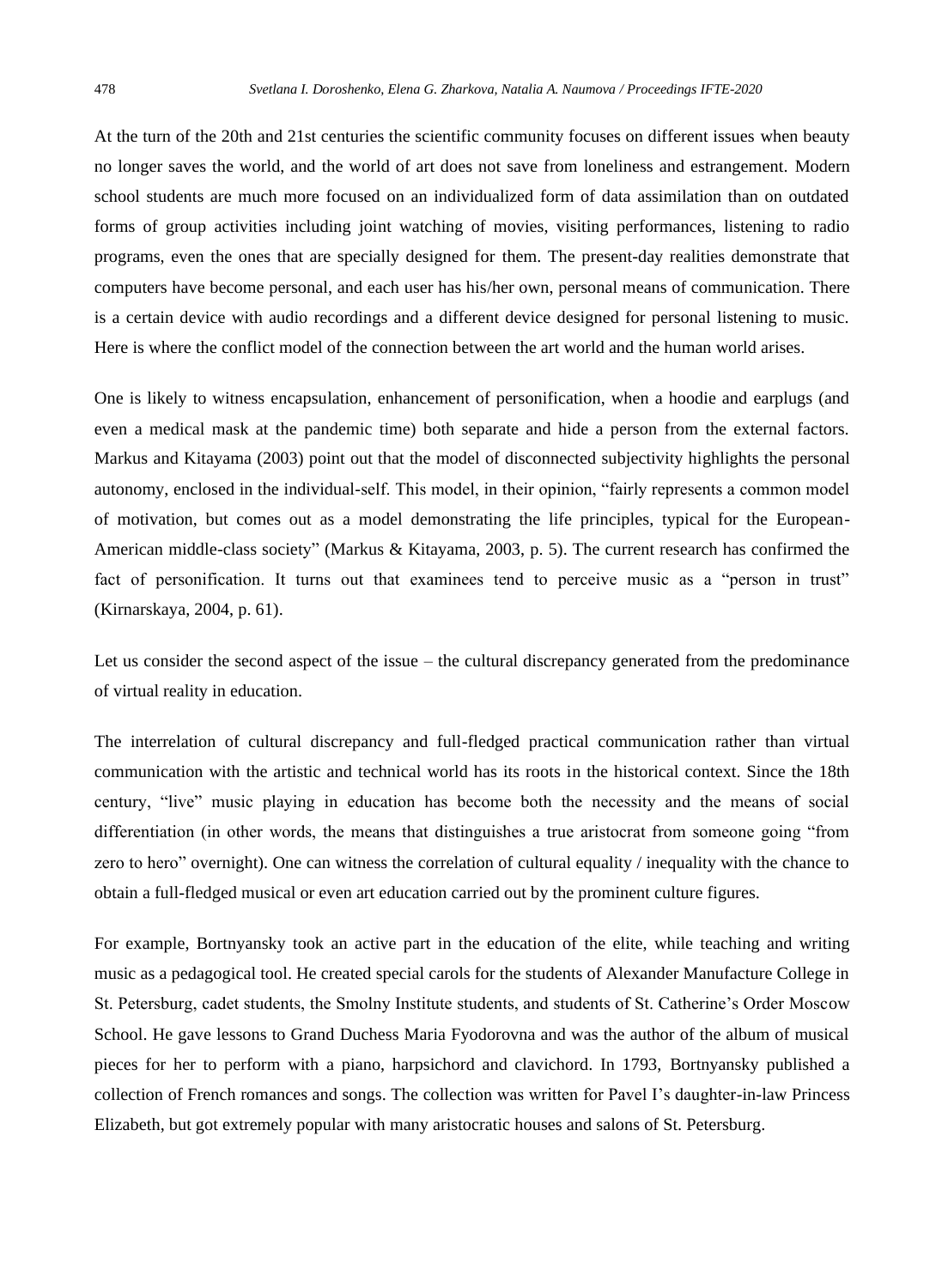In the XIX century, the trend got even more pronounced. The future composer Serov described the Law School (in which Tchaikovsky also used to study) as the one where music got "positively flourished". Each student could choose one musical instrument and learn how to play it at their diligence. Even the individuals with the most incentive and non-artistic nature followed the common trend, got hooked and carried away, trying their hand in flute or horn playing; there were even those who chose double bass as their specialty. The school's spirit was musical ... (Boldyrev, 1998, p. 423).

Eventually, "live" manual labour was added to "live" music playing as a means of social differentiation in education. In private Polivanov's gymnasium, in Kudryakov's boarding school, in the men's gymnasium named after the Medvednikovs, and in the cadet corps students were first taught how to make wooden and then metal items. Even for elite education it was extremely expensive. It was out of question to introduce and implement Manual Labour as a school subject in all cadet corps due to the "lack of funds for furnishing and supplying them with necessary tools and manuals" (General program, time schedule and instructions for extracurricular activities in the cadet corps, 1890, p. 11). Instead, museums were likely to become a more democratic means involving the only possibility of visualizing the world of technology in the 19th century (Butovsky, 1871).

In the 20th century (in the Soviet times), the increasing number of musical schools, the development of musical and pedagogical faculties of universities, and the boost of methodological and practical concepts of musical education gave rise to the universal idea of playing acoustic musical instruments and listening to "live" music and made it implemented everywhere. Unfortunately, nowadays these achievements are being lost acquiring the old-school format and forcing "live" music playing literally washed out of musical school education.

The average wear of musical instruments in Russia is 70 per cent with 81 per cent for the average wear of piano. To address the problem, since 2017 in musical schools and culture colleges there has been implemented a three-year public procurement mechanism. Nevertheless, secondary schools cannot boast any significant changes relating to their musical resources supply. The lack of sufficient funding is just one side of the problem. After getting a bachelor's degree, music teachers are fairly trained enough to become professional instrumentalists. Moreover, the number of individual classes involving practical mastering of musical instrument for future music teachers (bachelor's degree students majoring in Teacher Education) has dropped by 4 times compared to the late Soviet period (from 2 academic hours a week to 1 academic hour in 2 weeks).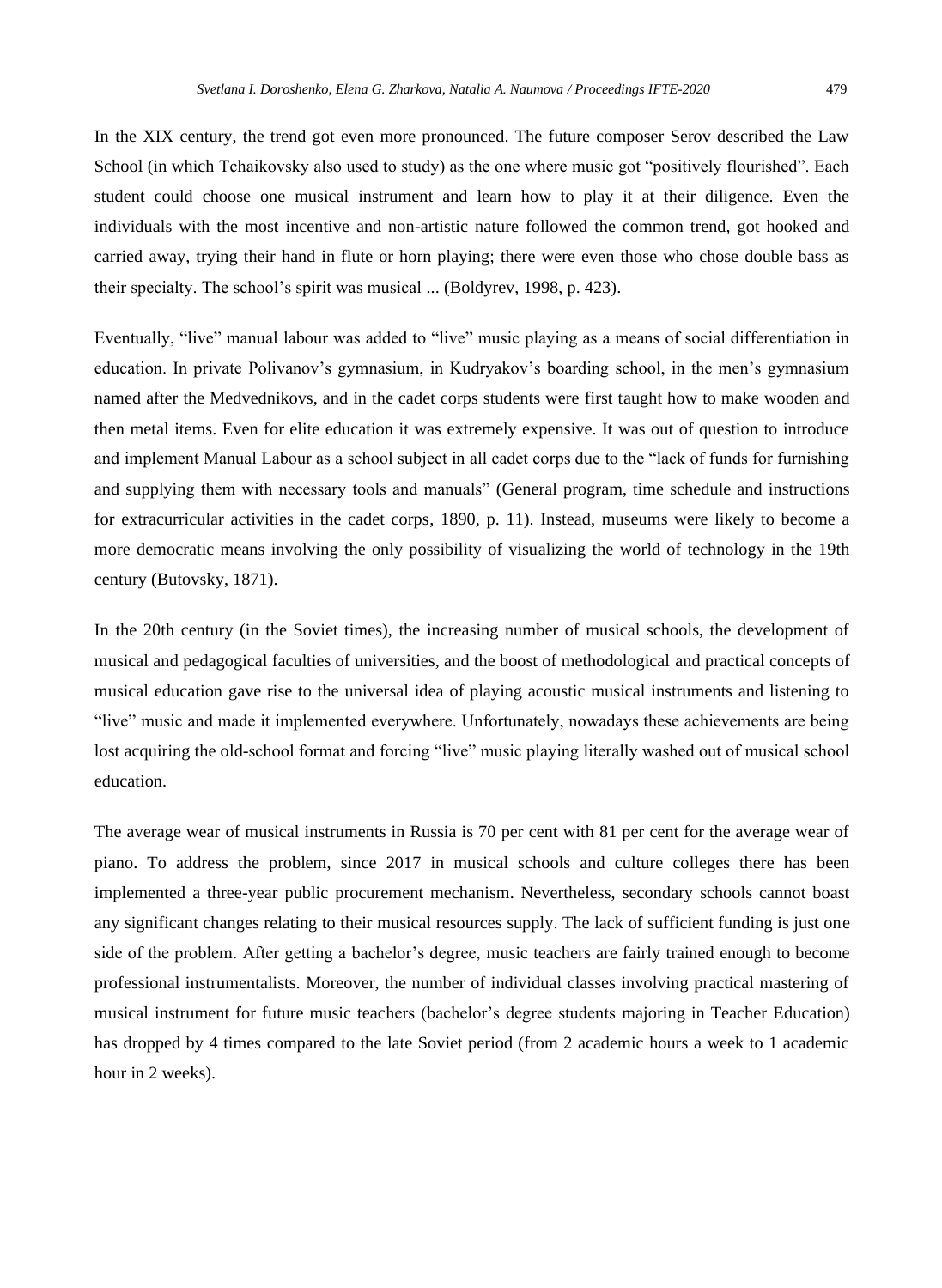It should be noted that sound reproducing equipment is mostly used in class. At the same time, future music teachers are not trained to play electronic music or use digital technologies to develop musical and creative abilities in practice.

In present-day Russia, there will be hardly ever found any manufacturers of pianos. Having decided to give their children a musical education, parents are more likely to buy a digital piano for home practicing, or, in other words, an imitation of a live instrument, whereas a digital piano is marked by music teachers as the main source of negative impact on training:

- students are likely to "stroke" the keys of an acoustic instrument rather than keep the sound full since they get used to control the volume mode;

- students tend to "pound" on the keyboard without any visible reason that is prompted by the habit to turn the volume down during the evening music practice at home;

- students cannot learn how to use the piano pedals since not a single digital piano is equipped with those similar to the regular piano instrument.

Many schools have already adopted synthesizers, replacing both the upright piano and grand piano. Moreover, the use of a synthesizer, its artistic and technical features for the development of musical and creative skills of students is included into the Keyboard Synthesizer learning program and is one of the key components of the curriculum. In fact, a synthesizer is likely to bridge the gap between the electro-acoustic form of music in real life and its traditional sound form in a school-like course of study.

#### *Experiment description and procedure*

The empirical research material includes the complex use of the traditional and innovative teaching aids which provide important synergetic effect to preserve psychological health and boost intellectual and cultural development of a person's nature. The research has been carried out in the Vladimir branch of Financial University under the Government of the Russian Federation and Vladimir State University. The experiment included the pedagogical follow-up, psychological screening and multi-level individual survey "Adaptability" for Bachelor's degree students between 2014 and 2019.

The psychological and pedagogical follow-up for students in the Vladimir branch starts since the very first days they have entered the university. The results of the psychological screening of first-year Bachelor's degree students showed the insufficiency and deficit of their adaptation abilities.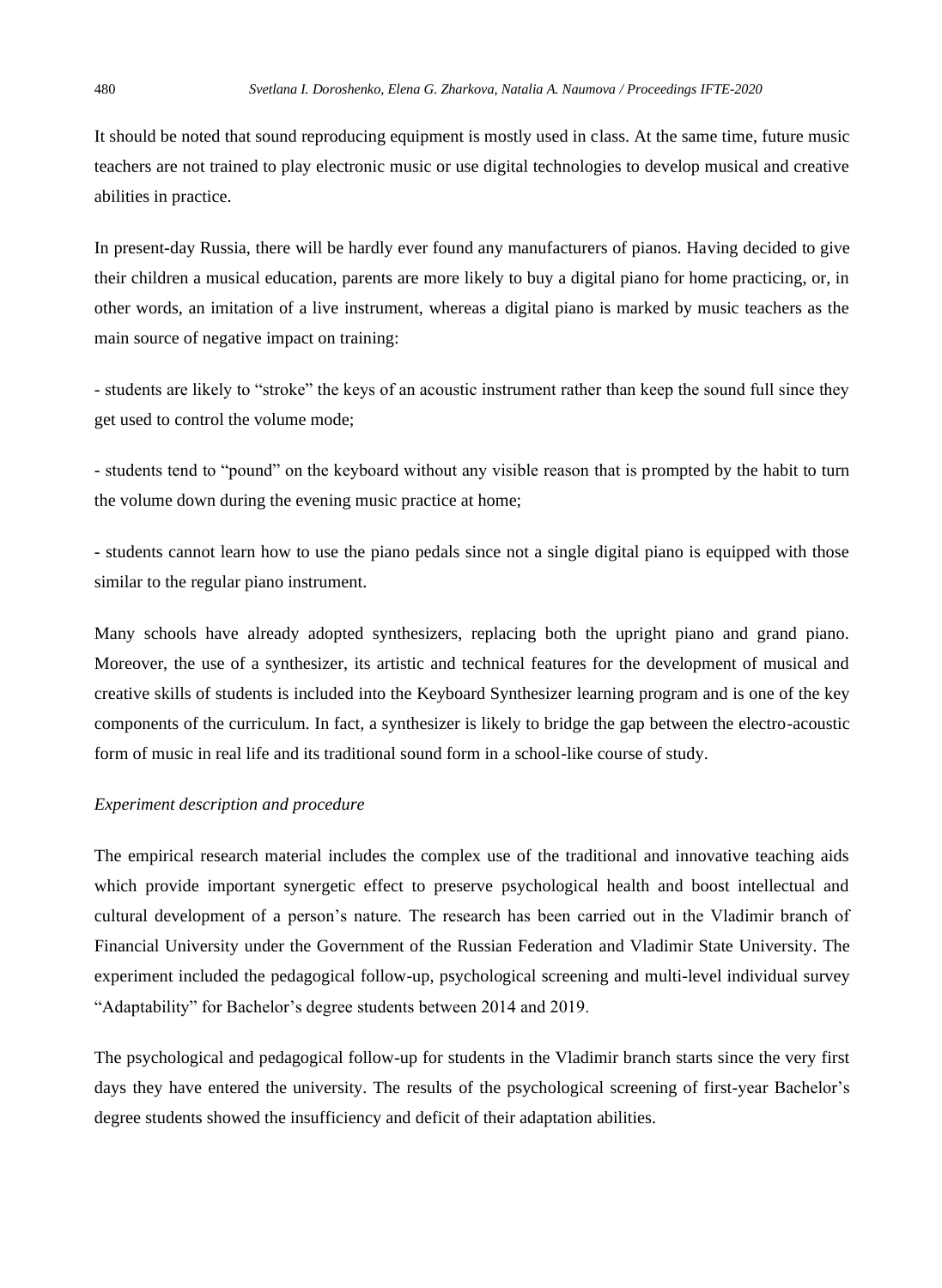In particular, the indicators of moral and normative features of students are likely to meet the standards, whereas the indicators of their neuro-psychiatric sustainability and communicative skills differ by  $p<0,05$ from the nominal value. These indicators are considered as the main and key criteria of successful academic and professional adaptation, thus making it possible to demonstrate that a part of freshmen is likely to overcome challenges of their socio-psychological adaptation to the learning and academic environment during their study in the university.

Further annual psychological monitoring is provided in the end of the study using the standardized methods and techniques, socio-psychological and psychological testing with the purpose to study the dynamics of students' personal attitudes and individual motivation at the end of the first semester of each academic year. The monitoring outcomes help to evaluate the following aspects: 1) students' individual psychological attitudes and their development dynamics; 2) dynamics of motivation objectives, learning purposes and perspectives of professional activity; 3) nature of personal interrelations and academic group matters, attitudes, unity and team spirit; 4) likelihood of addictive behaviour.

The innovative system of pedagogical follow-up for students, based on the systematic development of personal creative potential, students' team initiatives, their social and cultural adaptability due to the collective visits to theatres, exhibitions, life-music concerts relating to the traditional teaching aids, has proved itself efficient.

The results of the comparative analysis demonstrate the positive outputs. The statistics show the increase of the neuro-psychiatric sustainability (by 12%), communicative skills (by 18%) and moral principles (by 30%), as well as the common indicator of the individual adaptation potential (by 20%) with the undergraduate students.

## **Results**

The research makes it possible to strengthen the following existing scientific findings:

1) computerization and digitalization are likely to be used as a means of teaching, education, professional training or individual development; 2) innovative forms of communication provide additional opportunities to meet the person's needs in information, interaction, transformation of traditional forms.

The research indicates the following phenomena: 1) the educational space of schools and universities provides the interaction of "offline" and "online" structures in the monocultural and multicultural forms; 2) the artistic culture of an individual can be developed only due to the balance between life culture and electronic recordings.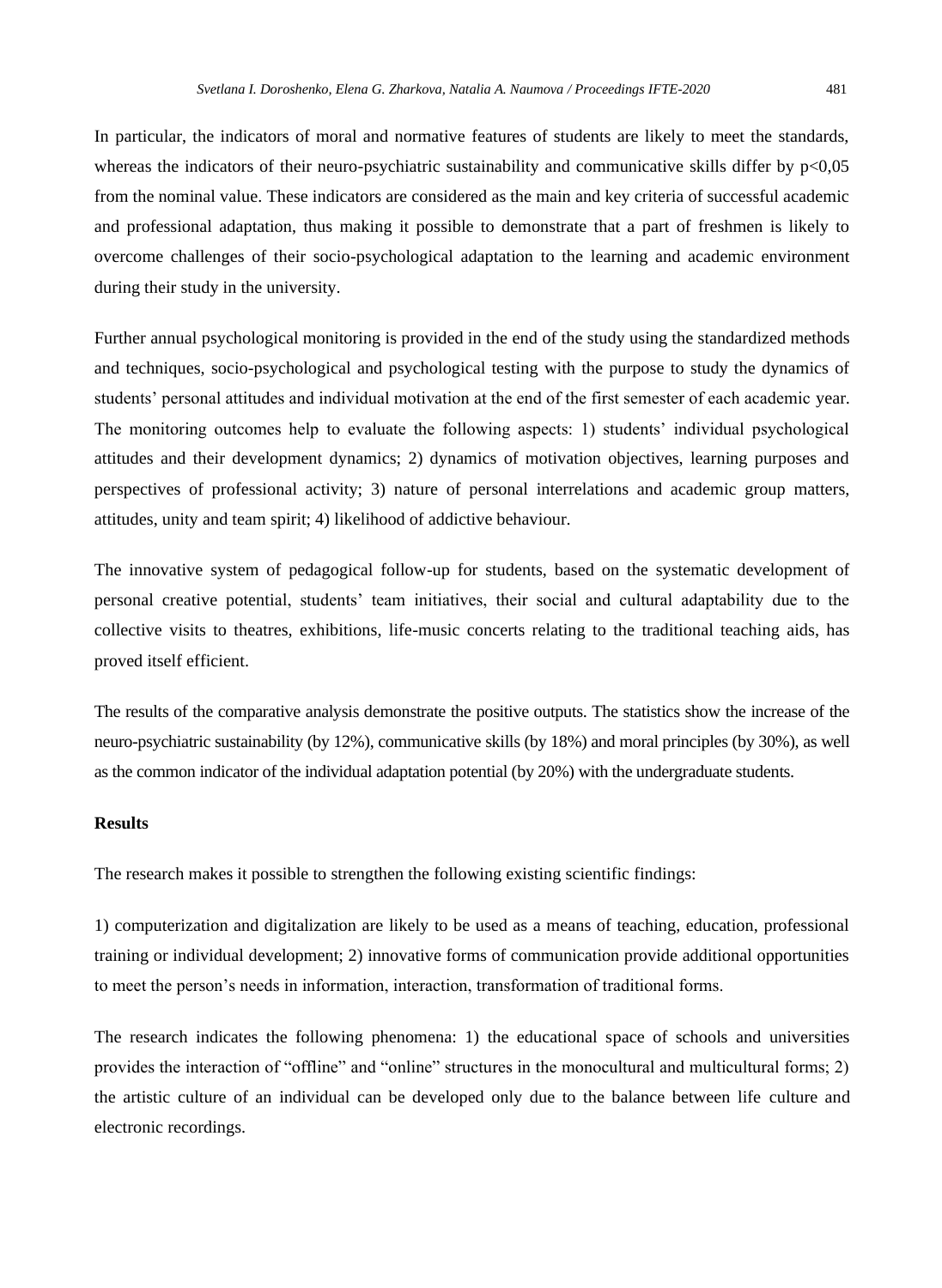The research allows to work out a model of the complex interaction of the traditional and innovative teaching aids (Figure 1).



Figure 1. The model of the complex interaction of the traditional and innovative teaching aids in the School – High School paradigm

The results of a practical study confirm the effectiveness of the model. Activities to realize the creative potential of students, their social and cultural adaptation through regular collective visits to theaters, exhibitions, concerts of live music showed the following. The level of neuropsychic stability increased by 12%, communicative qualities by 18%, and moral and normative qualities by 30%. The indicator of adaptive abilities of an individual grew by 20%.

## **Discussions**

The world of virtual culture has great potential. For example, electronic music playing has its educational benefits, which make it possible to single out voice tracks, experiment with tones and tunes. However, centering around this music as the means of school music education is seen not only as a phenomenon that reduces the level of artistic culture, but also makes it unsafe, turning into a simulacrum.

According to Aldoshina, a psychoacoustics expert, "the development of stereo reproduction systems and modern spatial sound reproduction systems <...> is caused by the creation of auditory illusions, confusing the human auditory system greatly" (Aldoshina, 1998, p. 101). However, numerous psychoacoustic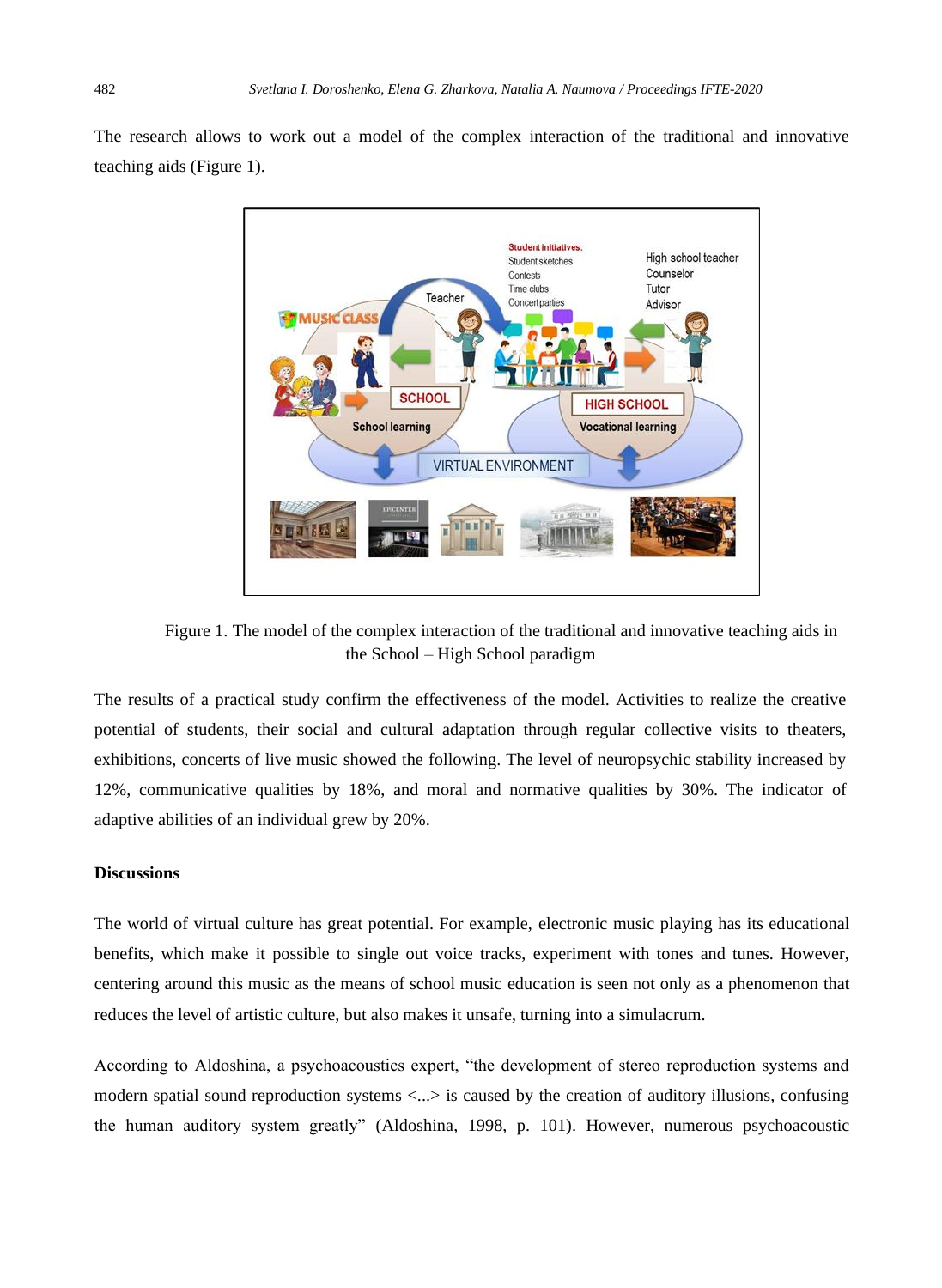experiments showed that it stays incomplete. "Human hearing can localize the imaginary source of sound where no real source exists, but whether the timbre from this source is same to the real one <...> makes the difference" (Aldoshina, 1998, p. 101). The scholar points out the danger of creating electronic musical compositions and computer sound processing caused by the lack of professional catering of sound frequencies, "unless you are up for creating the music that is focused on getting the listener end up with a nervous breakdown" (1998, p. 101).

Here comes the other side of the coin. It seems totally wrong to ignore the changing environment or innovative approaches. On March 28-29, 2020, the Institute of Educational Policy Issues Eureka arranged several training sessions for Moscow schools in four programs. All lectures, workshops, discussions, trainings and laboratory projects were successfully carried out in a digital environment. The names of the programs speak for themselves: Media in Education, School Splitting (from real school to virtual), Digital Formats of Main Educational School Program. Yesterday, distance learning was seen as probable, and today it is existing "here and now". There are some obvious advantages of a virtual educational environment which contains interactive learning objects:

- psychological comfort (different from escape);

- individualization (different from encapsulation);

- huge resource funding (including efficient choice of digital products);

- transformation of teaching roles (a teacher as a tutor, consultant, moderator).

It comes as no surprise that in Russia the fine arts and art culture are historically included into the mandatory practical involvement of preschool and secondary school students into the educational process. Another form of art education is non-official and non-compulsory with a network of educational and enlightenment institutions, chosen by an individual as a driving force according to his/her preferences and interests. These two institutional forms can be united with the third one named contextual. It gets its name due to the fact schoolchildren and students are involved into the "intensive interplay and overlap of new communities and activities, their social and cultural design and nature" (Rubtsov et al., 1994, p. 100).

While educational and vocational activity is viewed as the core "text", the way an individual enters this environment, adapts and feels in an unknown community or social group, is called contextual.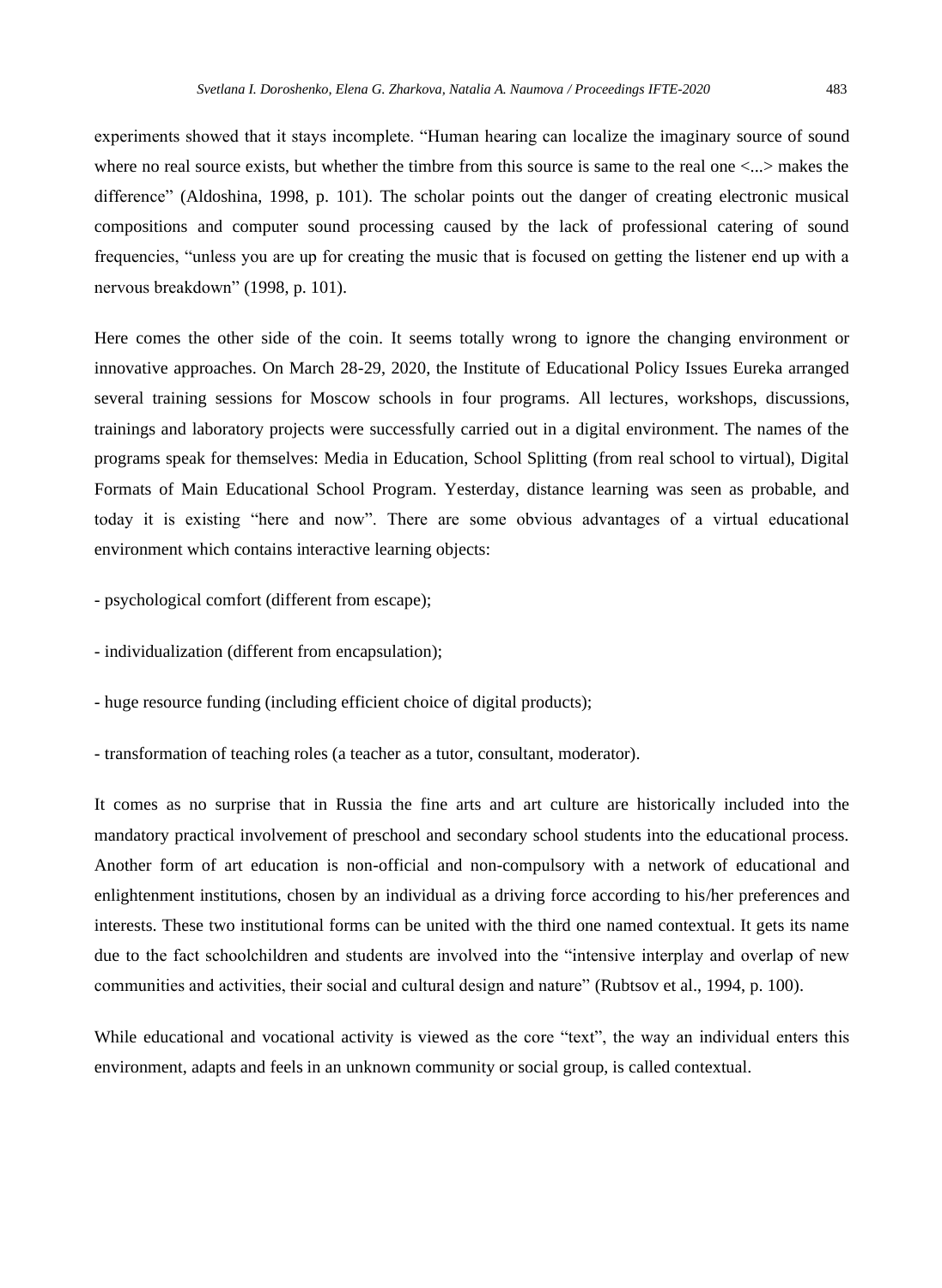## **Conclusion**

The experience, based on the dichotomy of the traditional and innovative teaching aids, seems to be reviewed and implicated.

The horizontal structure of the educational networking seems to be effective for several homogeneous institutions with different functions (experimental sites, additional training centers, etc.) to conduct the overall educational activity.

# **References**

- Aldoshina, I. A. (1998). *Grounds of psychoacoustics*. Retrieved from http://www.digitalmusicacademy.ru/sites/default/files/content/aldoshina-psihoakustika.pdf.
- Boldyrev, N. F. (1998). *Beethoven. Meyerbeer. Glinka. Dargomyzhsky. Serov: Biography reviews*. Chelyabinsk: Ural LTD.

Butovsky, V. (1871). Museum and school. *Moskovskiye vedomosti - Moscow news*, 101.

- *General program, time schedule and instructions for extracurricular activities in the cadet corps*. (1890). St. Petersburg.
- Heidegger, М. (1959). Conversation on a path. *Izbrannye stat'i pozdnego perioda tvorchestva - Selected papers of late Heidegger*. Retrieved from http://filosof.historic.ru/books/item/f00/s00/z0000290/index.shtml.

Kirnarskaya, D. K. (2004). *Psychology of special abilities. Musical abilities*. Moscow: Talanty - XXI vek.

- Markus, H. R., & Kitayama, S. (2003). Models of agency: Sociocultural diversity in the construction of action. *Nebraska symposium on motivation, 49*, 1-58.
- Mashbits, E. I. (1988). *Psychological and pedagogical issues of computerized learning: Pedagogics to school reform*. Moscow: Pedagogika.
- Pleshakov, V. A. (2009). Cybersocialization as innovative social-pedagogical phenomenon. *Prepodavatel XXI veka - Teacher of XXI century, 3*, 32-39.